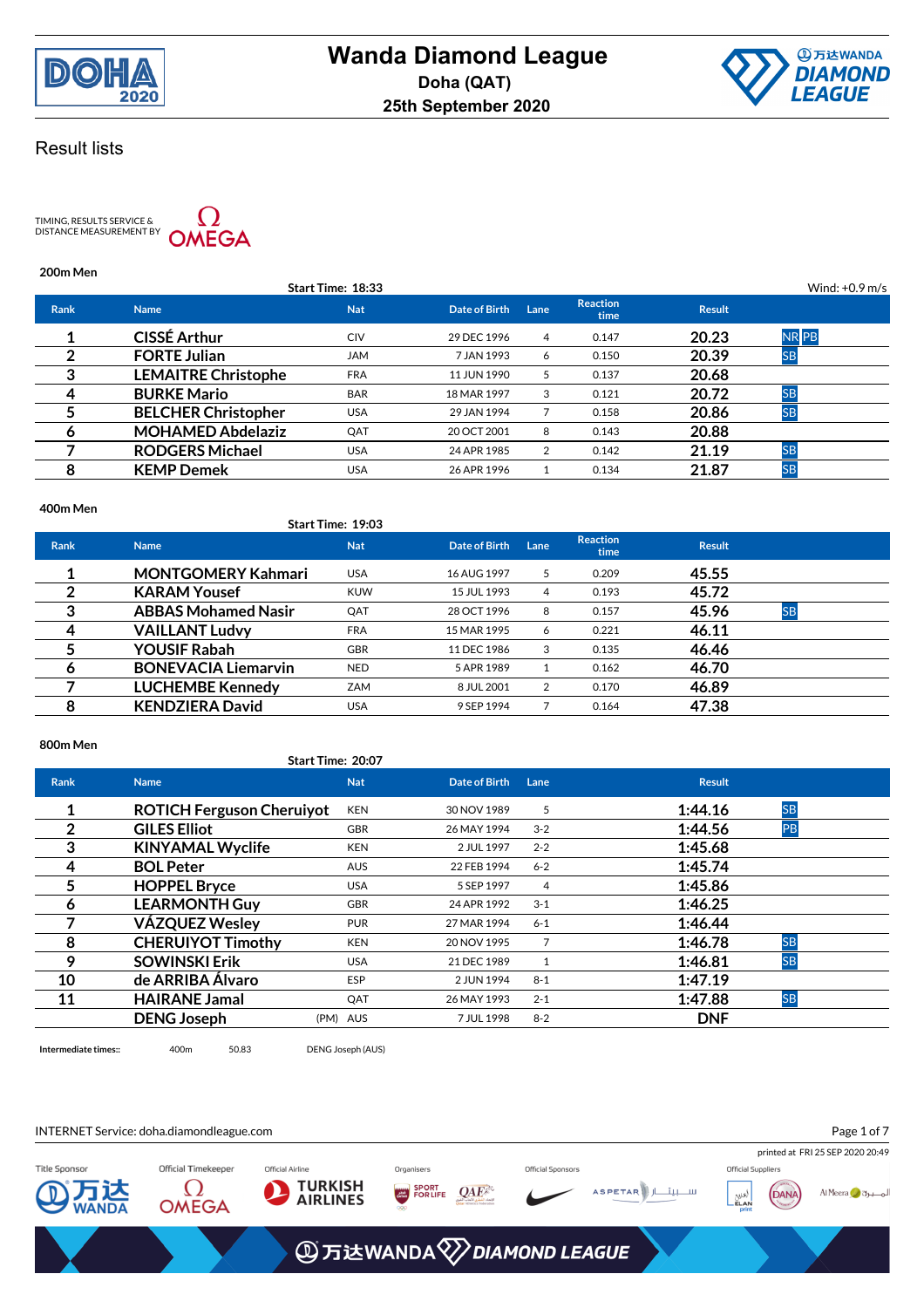



**1500m Men**

| <b>Name</b>                | <b>Nat</b>  |                   |                | <b>Result</b>       |           |
|----------------------------|-------------|-------------------|----------------|---------------------|-----------|
| <b>McSWEYN Stewart</b>     | <b>AUS</b>  | 1 JUN 1995        | 13             | 3:30.51             | NR PB     |
| <b>BAREGA Selemon</b>      | <b>ETH</b>  | 20 JAN 2000       | 11             | 3:32.97             | PB        |
| <b>EL BAKKALI Soufiane</b> | <b>MAR</b>  | 7 JAN 1996        | $\overline{7}$ | 3:33.45             | PB        |
| <b>GIRMA Lamecha</b>       | <b>ETH</b>  | 26 NOV 2000       | 10             | 3:33.77             | PB        |
| <b>WEST James</b>          | <b>GBR</b>  | 30 JAN 1996       | 12             | 3:34.07             | PB        |
| <b>FONTES Ignacio</b>      | <b>ESP</b>  | 22 JUN 1998       | 5              | 3:34.74             |           |
| <b>GÓMEZ Jesús</b>         | <b>ESP</b>  | 24 APR 1991       | 6              | 3:35.31             |           |
| <b>COPELAND Piers</b>      | <b>GBR</b>  | 26 NOV 1998       | 4              | 3:35.32             | PB        |
| <b>MOUSAB Adam Ali</b>     | QAT         | 17 APR 1995       | 1              | 3:35.60             | PB        |
| <b>BIRGEN Bethwell</b>     | <b>KEN</b>  | 6 AUG 1988        | 3              | 3:36.67             | <b>SB</b> |
| <b>DRIOUCH Hamza</b>       | QAT         | 16 NOV 1994       | 14             | 3:37.15             | <b>SB</b> |
| <b>GREGSON Ryan</b>        | <b>AUS</b>  | 26 APR 1990       | 8              | 3:37.75             |           |
| <b>KIBET Vincent</b>       | <b>KEN</b>  | 6 MAY 1991        | 2              | 3:38.27             | <b>SB</b> |
| <b>GARCÍA Mariano</b>      | (PM)<br>ESP | 25 SEP 1997       | 16             | <b>DNF</b>          |           |
| <b>KIPRONO Brimin</b>      | (PM) KEN    | 20 AUG 1999       | 15             | <b>DNF</b>          |           |
| <b>KIPRUTO Conseslus</b>   | <b>KEN</b>  | 8 DEC 1994        | 9              | <b>DNF</b>          |           |
|                            |             | Start Time: 19:21 |                | Date of Birth Order |           |

**Intermediate times::** 400m 54.05 GARCÍA Mariano (ESP)<br>800m 1:51.60 GARCÍA Mariano (ESP) 800m 1:51.60 GARCÍA Mariano (ESP)<br>1200m 1:51.60 GARCÍA Mariano (ESP) McSWEYN Stewart (AUS)

| <b>1500m Men</b><br><b>B</b> Race |                             | Start Time: 18:43 |                     |   |               |           |  |
|-----------------------------------|-----------------------------|-------------------|---------------------|---|---------------|-----------|--|
| <b>Rank</b>                       | <b>Name</b>                 | <b>Nat</b>        | Date of Birth Order |   | <b>Result</b> |           |  |
|                                   | <b>EL OUALI Ilyass</b>      | <b>MAR</b>        | 23 SEP 2000         |   | 3:43.66       | PB        |  |
| 2                                 | <b>AL GARNI Mohamed</b>     | QAT               | 1 JUL 1992          | 4 | 3:44.30       | <b>SB</b> |  |
| 3                                 | <b>DENG Joseph</b>          | <b>AUS</b>        | 7 JUL 1998          | 6 | 3:47.39       | <b>SB</b> |  |
| 4                                 | <b>ALI HASSAN Hamze</b>     | DJI               | 2 MAR 2001          | 3 | 3:48.97       | <b>SB</b> |  |
|                                   | <b>KOUDI Babker Abdo</b>    | <b>SUD</b>        | 1997                |   | <b>DNF</b>    |           |  |
|                                   | <b>ZAYTOUNI Mohcine</b>     | (PM) MAR          | 1991                | 8 | <b>DNF</b>    |           |  |
|                                   | <b>ABSIEH Aden Moussa</b>   | DJI               | 24 FEB 1998         | 2 | <b>DNS</b>    |           |  |
|                                   | <b>BAGHARAB Yaser Salem</b> | QAT               | 1 JAN 1998          | 5 | <b>DNS</b>    |           |  |
|                                   |                             |                   |                     |   |               |           |  |

**Intermediate times::** 400m 55.10 ZAYTOUNI Mohcine (MAR) 800m 1:59.76 AL GARNI Mohamed (QAT)<br>1200m 1:59.76 AL GARNI Mohamed (QAT) AL GARNI Mohamed (QAT)

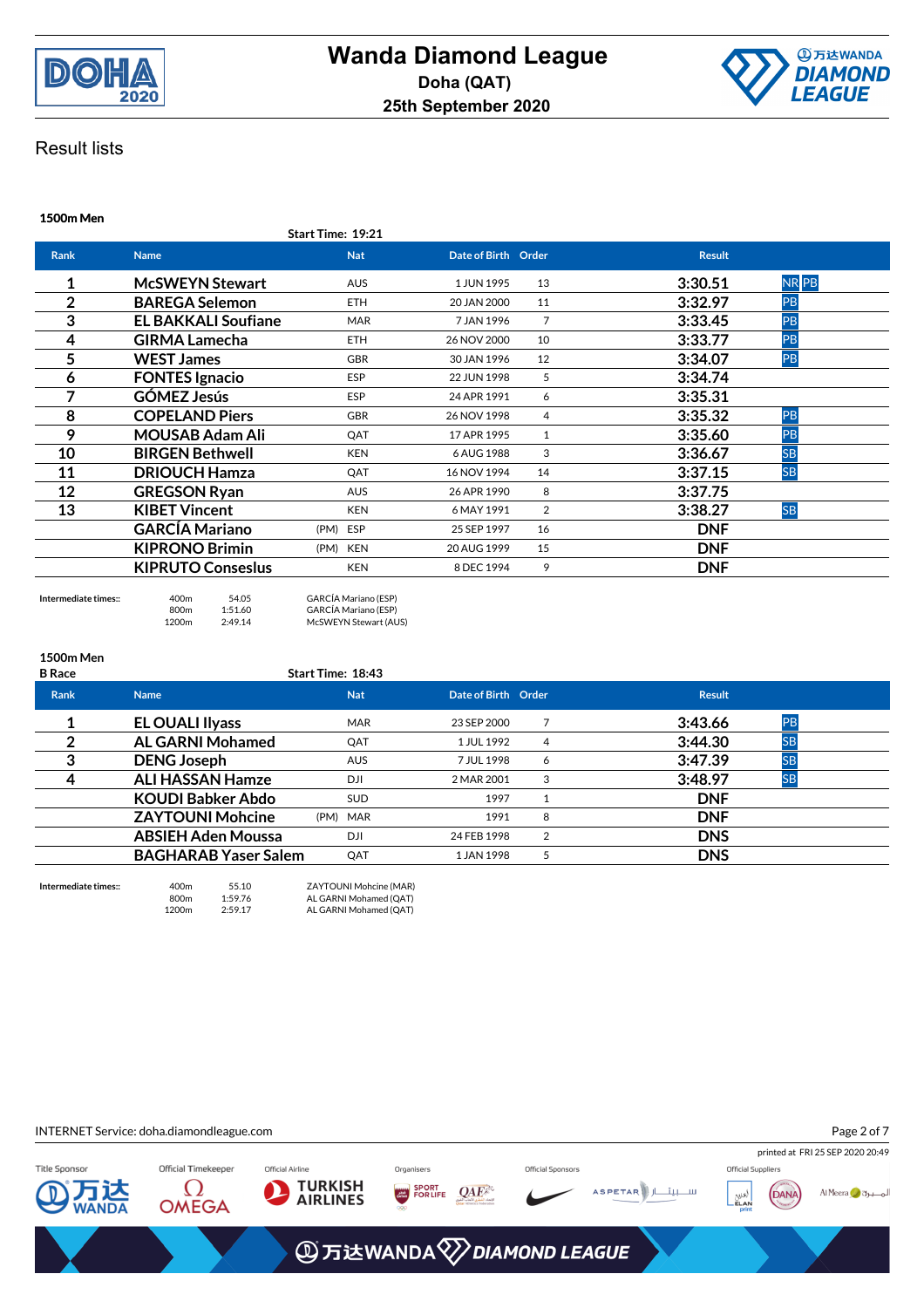



| 110m Hurdles Men |                            |                          |               |      |                         |               |                  |  |
|------------------|----------------------------|--------------------------|---------------|------|-------------------------|---------------|------------------|--|
|                  |                            | <b>Start Time: 19:34</b> |               |      |                         |               | Wind: $+0.3$ m/s |  |
| <b>Rank</b>      | <b>Name</b>                | <b>Nat</b>               | Date of Birth | Lane | <b>Reaction</b><br>time | <b>Result</b> |                  |  |
|                  | <b>MALLET Aaron</b>        | <b>USA</b>               | 26 SEP 1994   | 4    | 0.149                   | 13.15         | PB               |  |
| 2                | <b>JOSEPH Jason</b>        | SUI                      | 11 OCT 1998   | 3    | 0.196                   | 13.40         |                  |  |
| 3                | <b>KING David</b>          | <b>GBR</b>               | 13 JUN 1994   | 1    | 0.109                   | 13.54         |                  |  |
| 4                | <b>CONSTANTINO Gabriel</b> | <b>BRA</b>               | 9 FEB 1995    |      | 0.122                   | 13.60         | <b>SB</b>        |  |
|                  | <b>FILLERY Cameron</b>     | <b>GBR</b>               | 2 NOV 1998    | 6    | 0.128                   | 13.76         |                  |  |
|                  | <b>BELOCIAN Wilhem</b>     | <b>FRA</b>               | 22 JUN 1995   | 5    | $F^2$                   | DQ            | TR 16.8          |  |
|                  | <b>DAL MOLIN Paolo</b>     | <b>ITA</b>               | 31 JUL 1987   | 8    | F <sup>1</sup>          | DQ            | TR 16.8          |  |
|                  | <b>CRITTENDEN Freddie</b>  | <b>USA</b>               | 3 AUG 1994    | 2    |                         | <b>DNS</b>    |                  |  |

### **Pole Vault Men**

|                |                          |                          | Start Time: 18:18 |                          |                     |                          |                |                          |               |                          |          |  |
|----------------|--------------------------|--------------------------|-------------------|--------------------------|---------------------|--------------------------|----------------|--------------------------|---------------|--------------------------|----------|--|
| <b>Rank</b>    | <b>Name</b>              |                          | <b>Nat</b>        |                          | Date of Birth Order |                          |                |                          | <b>Result</b> |                          |          |  |
| 1              | <b>DUPLANTIS Armand</b>  |                          | SWE               |                          | 10 NOV 1999         |                          | 9              |                          | 5.82          |                          | $=MR$    |  |
| 2              | <b>KENDRICKS Sam</b>     |                          | <b>USA</b>        |                          | 7 SEP 1992          |                          | 8              |                          | 5.82          |                          | $=MR$    |  |
| 3              | <b>LAVILLENIE Renaud</b> |                          | <b>FRA</b>        |                          | 18 SEP 1986         |                          | $\overline{7}$ |                          | 5.82          |                          | $=MR$ SB |  |
| 4              | <b>LUDWIG Matt</b>       |                          | <b>USA</b>        |                          | 5 JUL 1996          |                          | 4              |                          | 5.71          |                          |          |  |
| 5              | <b>BROEDERS</b> Ben      |                          | <b>BEL</b>        |                          | 21 JUN 1995         |                          | 6              |                          | 5.71          |                          |          |  |
| 6              | <b>WALSH Cole</b>        |                          | <b>USA</b>        |                          | 14 JUN 1995         |                          | $\overline{2}$ |                          | 5.61          |                          |          |  |
| 7              | <b>WYATT Audie</b>       |                          | <b>USA</b>        |                          | 30 APR 1996         |                          | 1              |                          | 5.46          |                          |          |  |
| 8              | <b>COLLET Thibaut</b>    |                          | <b>FRA</b>        |                          | 17 JUN 1999         |                          | 3              |                          | 5.46          |                          |          |  |
|                | <b>COPPELL Harry</b>     |                          | GBR               |                          | 11 JUL 1996         |                          | 5              |                          | <b>NM</b>     |                          |          |  |
|                |                          | 5.31                     | 5.46              | 5.61                     | 5.71                | 5.77                     | 5.82           | 5.87                     | 5.92          | 5.97                     | 6.00     |  |
| 1              | <b>DUPLANTIS A</b>       | $\overline{\phantom{a}}$ | $\circ$           | $\overline{\phantom{a}}$ | $\circ$             | $\overline{\phantom{a}}$ | $\circ$        | $\overline{\phantom{a}}$ | $XX-$         | $\overline{\phantom{a}}$ | x        |  |
| $\overline{2}$ | <b>KENDRICKSS</b>        |                          | $\Omega$          | $\circ$                  | XO                  | -                        | XXO            | $\overline{a}$           | <b>XXX</b>    |                          |          |  |
|                | <b>LAVILLENIE R</b>      |                          | $\Omega$          | $\circ$                  | XXO                 | $\overline{\phantom{a}}$ | XXO            | $\overline{\phantom{a}}$ | XXX           |                          |          |  |
|                | LUDWIG M                 | $\circ$                  | $\Omega$          | XO                       | XXO                 | ۰                        | <b>XXX</b>     |                          |               |                          |          |  |
|                | <b>BROEDERS B</b>        |                          | XO                | XXO                      | XXO                 | $\sim$                   | <b>XXX</b>     |                          |               |                          |          |  |
|                | WALSH C                  | XO                       | $\Omega$          | XO                       | <b>XXX</b>          |                          |                |                          |               |                          |          |  |
|                | <b>WYATT A</b>           | $\circ$                  | $\Omega$          | <b>XXX</b>               |                     |                          |                |                          |               |                          |          |  |
| 8              | <b>COLLETT</b>           | xo                       | $\Omega$          | <b>XXX</b>               |                     |                          |                |                          |               |                          |          |  |
|                | <b>COPPELL H</b>         | $\sim$                   | <b>XXX</b>        |                          |                     |                          |                |                          |               |                          |          |  |

### **100m Youth Men**

|             |                           | Start Time: 17:53 |               |                |                         |        | Wind: $+0.9$ m/s |
|-------------|---------------------------|-------------------|---------------|----------------|-------------------------|--------|------------------|
| <b>Rank</b> | <b>Name</b>               | <b>Nat</b>        | Date of Birth | Lane           | <b>Reaction</b><br>time | Result |                  |
|             | <b>AL-SAHOTI Saeed</b>    | QAT               | 10 APR 2004   | $\overline{4}$ | 0.151                   | 11.04  |                  |
|             | <b>MOSA Al-Moez</b>       | QAT               | 10 MAR 2003   | 6              | 0.180                   | 11.05  |                  |
| ≏           | <b>ABAKAR Oumar</b>       | QAT               | 2005          |                | 0.187                   | 11.20  |                  |
| 4           | <b>ABAKAR Abdulrahman</b> | QAT               | 17 APR 2006   |                | 0.148                   | 11.26  |                  |
|             | <b>LATIF Suliman</b>      | QAT               | 28 JAN 2004   | 3              | 0.128                   | 11.58  |                  |
| 6           | <b>SULIMAN Mohamed</b>    | QAT               | 11 JUN 2003   | 5.             | 0.139                   | 11.64  |                  |
|             | <b>KIBORTOUFI Kalab</b>   | QAT               | 17 JAN 2005   | 8              | 0.170                   | 11.66  |                  |
| 8           | <b>HAWARI Jad</b>         | QAT               | 1 MAY 2007    |                | 0.161                   | 13.05  |                  |

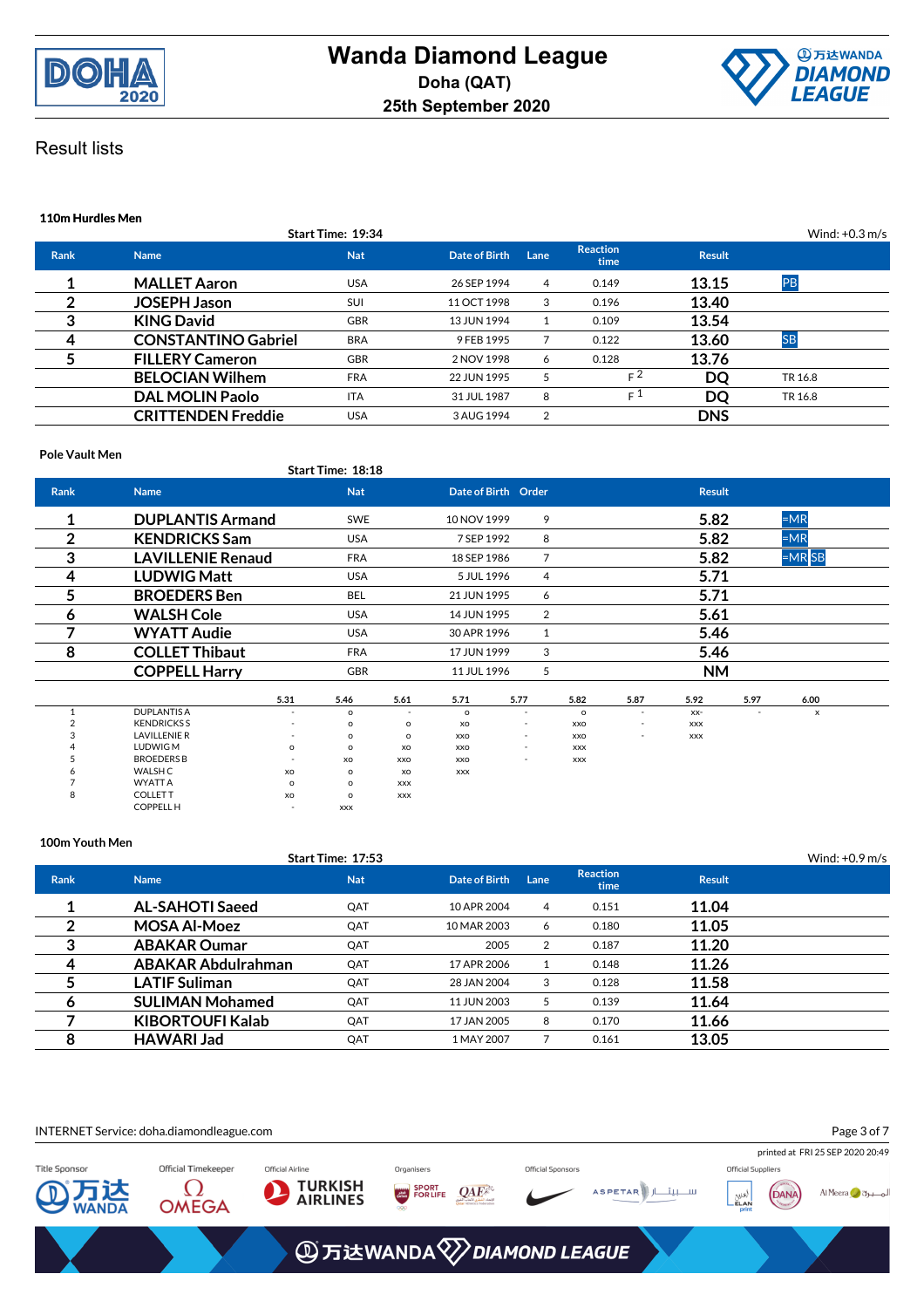



Page 4 of 7

## Result lists

### **400m Youth Men Start Time: 18:02 Rank Name Nat Date of Birth Lane Reaction time Result 1 ZAKARIA Abdeilmajid** QAT 21 NOV 2003 <sup>4</sup> 0.163 **48.77 2 AL-YASIRI Haydar** QAT 23 MAR 2003 <sup>2</sup> 0.197 **49.27 3 BABAKER Ismail** QAT <sup>2004</sup> <sup>3</sup> 0.176 **49.96 4 ADAM Esa** QAT 4 OCT 2004 <sup>6</sup> 0.149 **51.38 5 MSILINI Iyed** QAT 6 APR 2004 <sup>8</sup> 0.164 **58.98 6 HAROON Salaheddine** QAT 12 JAN 2002 <sup>5</sup> 0.233 **1:00.37 7 SHAFEEK Asem** QAT 26 SEP 2005 <sup>7</sup> 0.170 **1:04.20 OUMAR Husein** QAT 22 NOV 2003 1 **DNS**

#### **800m Youth Men**

|                |                             | Start Time: 18:11 |               |                |               |
|----------------|-----------------------------|-------------------|---------------|----------------|---------------|
| <b>Rank</b>    | <b>Name</b>                 | <b>Nat</b>        | Date of Birth | Lane           | <b>Result</b> |
| 1              | <b>HAMAD Salah</b>          | QAT               | 9 SEP 2004    | 2              | 1:57.39       |
| $\overline{2}$ | <b>EL-BOUZAGAOUI Imrane</b> | QAT               | 4 JUN 2005    | 3              | 2:01.29       |
| 3              | <b>AYMAN Oulaata</b>        | QAT               | 29 FEB 2004   |                | 2:02.32       |
| 4              | <b>ABDAOUI Awwab</b>        | OAT               | 16 JUL 2004   | 4              | 2:03.98       |
| 5              | <b>AL-KHIR Jamaleddin</b>   | QAT               | 24 JAN 2004   | 5              | 2:07.07       |
| 6              | AL-YAARI Abdulla            | QAT               | 7 MAY 2003    | $\overline{7}$ | 2:08.65       |
|                | <b>AHMED Adam</b>           | QAT               | 24 JAN 2005   | 10             | 2:08.93       |
| 8              | <b>BIN SHAIK Mohamed</b>    | QAT               | 1 JUN 2001    | 9              | 2:12.39       |
| 9              | <b>AL-SAID Husin</b>        | QAT               | 24 NOV 2005   | 6              | 2:14.67       |
|                | <b>FARHAN Fawaz</b>         | <b>KUW</b>        | 26 NOV 1996   | 8              | <b>DNS</b>    |
|                |                             |                   |               |                |               |

**Intermediate times::** 400m 59.54 HAMAD Salah (QAT)

#### **1500m Youth Men**

### **Start Time: 18:22**

| <b>Rank</b> | <b>Name</b>                | <b>Nat</b> | Date of Birth Order |    | <b>Result</b> |
|-------------|----------------------------|------------|---------------------|----|---------------|
| 1           | AL-ALHLAMI Zakaria         | QAT        | 7 JUL 2004          | 7  | 4:07.11       |
| 2           | <b>DANI Othmane</b>        | QAT        | 6 JUN 2004          | 3  | 4:10.02       |
| 3           | <b>OULGHAZI Hatim</b>      | QAT        | 28 JUN 2006         | 2  | 4:10.26       |
| 4           | <b>EL-ALAMI Mohamed</b>    | QAT        | 2 AUG 2004          | 1  | 4:11.19       |
| 5           | <b>AL-RAEI Moatasem</b>    | QAT        | 5 FEB 2004          | 8  | 4:13.48       |
| 6           | AL-ALWANI Abdulgader       | QAT        | 4 MAY 2004          | 5  | 4:14.03       |
|             | <b>EL-HARRAR Ashraf</b>    | QAT        | 2005                | 4  | 4:16.14       |
| 8           | <b>OBAD Lutf</b>           | QAT        | 9 MAY 2005          | 6  | 4:20.82       |
| 9           | <b>SHEIKH Mohamed</b>      | QAT        | 26 APR 2002         | 11 | 4:22.70       |
| 10          | <b>AL-YAAFI Khalid</b>     | QAT        | 2 FEB 2005          | 13 | 4:35.44       |
| 11          | <b>MOSAD Omar</b>          | QAT        | 28 NOV 2005         | 9  | 4:57.22       |
| 12          | <b>GUL Mohamed</b>         | QAT        | 2003                | 10 | 5:21.77       |
|             | <b>MOHAMED Abdulrahman</b> | QAT        | 4 JUL 2002          | 12 | <b>DNS</b>    |



**Intermediate times::** 400m 1:07.58 AL-RAEI Moatasem (QAT) 800m 2:18.92 AL-RAEI Moatasem (QAT) 1200m 3:24.19 EL-ALAMI Mohamed (QAT)

INTERNET Service: doha.diamondleague.com

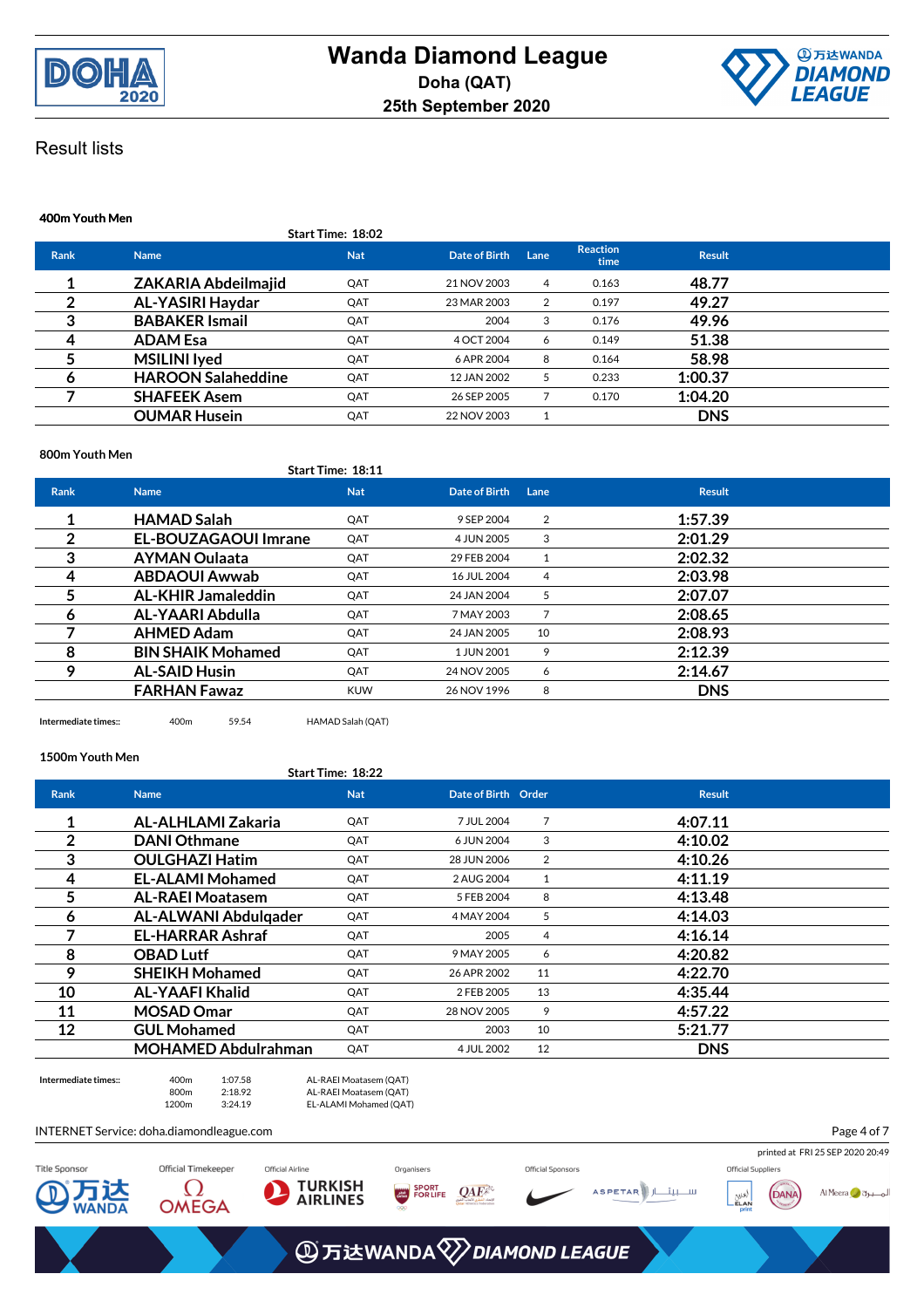



| 100m Women  |                              |                   |               |      |                         |               |                         |
|-------------|------------------------------|-------------------|---------------|------|-------------------------|---------------|-------------------------|
|             |                              | Start Time: 19:56 |               |      |                         |               | Wind: $0.0 \text{ m/s}$ |
| <b>Rank</b> | <b>Name</b>                  | <b>Nat</b>        | Date of Birth | Lane | <b>Reaction</b><br>time | <b>Result</b> |                         |
|             | <b>THOMPSON-HERAH Elaine</b> | <b>JAM</b>        | 28 JUN 1992   | 4    | 0.137                   | 10.87         |                         |
| 2           | <b>TA LOU Marie-Josée</b>    | <b>CIV</b>        | 18 NOV 1988   | 6    | 0.151                   | 11.21         |                         |
| 3           | <b>WHITE Kayla</b>           | <b>USA</b>        | 24 SEP 1996   | 3    | 0.152                   | 11.25         |                         |
| 4           | <b>AWUAH Kristal</b>         | <b>GBR</b>        | 7 AUG 1999    | 2    | 0.161                   | 11.27         | <b>SB</b>               |
| 5           | <b>STRACHAN Anthonique</b>   | <b>BAH</b>        | 22 AUG 1993   |      | 0.144                   | 11.42         | $=$ SB                  |
| 6           | <b>HUNT Amy</b>              | <b>GBR</b>        | 15 MAY 2002   |      | 0.150                   | 11.43         |                         |
|             | <b>CHADWICK Payton</b>       | <b>USA</b>        | 29 NOV 1995   | 8    | 0.154                   | 11.51         | PB                      |
| 8           | <b>OFILI Cindy</b>           | <b>GBR</b>        | 5 AUG 1994    | 5    | 0.162                   | 11.74         | <b>SB</b>               |

#### **800m Women**

|             |                              | Start Time: 19:43 |               |         |               |              |
|-------------|------------------------------|-------------------|---------------|---------|---------------|--------------|
| <b>Rank</b> | <b>Name</b>                  | <b>Nat</b>        | Date of Birth | Lane    | <b>Result</b> |              |
|             | <b>KIPYEGON Faith</b>        | <b>KEN</b>        | 10 JAN 1994   | 4       | 1:57.68       | <b>WL</b> PB |
| 2           | <b>GUERRERO Esther</b>       | <b>ESP</b>        | 7 FEB 1990    | $7 - 1$ | 1:59.22       | PB           |
| 3           | <b>TRACEY Adelle</b>         | <b>GBR</b>        | 27 MAY 1993   | $2 - 1$ | 1:59.87       | <b>SB</b>    |
| 4           | <b>ALEMU Habitam</b>         | ETH.              | 9 JUL 1997    | 3       | 2:00.11       | <b>SB</b>    |
| 5           | <b>NANYONDO Winnie</b>       | <b>UGA</b>        | 23 AUG 1993   | 6       | 2:00.49       | <b>SB</b>    |
| 6           | <b>CICHOCKA Angelika</b>     | <b>POL</b>        | 15 MAR 1988   | $7 - 2$ | 2:01.06       | <b>SB</b>    |
|             | <b>EDWARDS Kaela</b>         | <b>USA</b>        | 8 DEC 1993    | 5       | 2:01.49       |              |
| 8           | <b>OSKAN-CLARKE Shelayna</b> | <b>GBR</b>        | 20 JAN 1990   |         | 2:02.22       | <b>SB</b>    |
| 9           | <b>SUM Eunice Jepkoech</b>   | <b>KEN</b>        | 10 APR 1988   | $2 - 2$ | 2:02.42       | <b>SB</b>    |
|             | <b>TUEI Emily Cherotich</b>  | (PM) KEN          | 13 MAY 1986   | 8       | <b>DNF</b>    |              |
|             |                              |                   |               |         |               |              |

**Intermediate times::** 400m 57.72 TUEI Emily Cherotich (KEN)

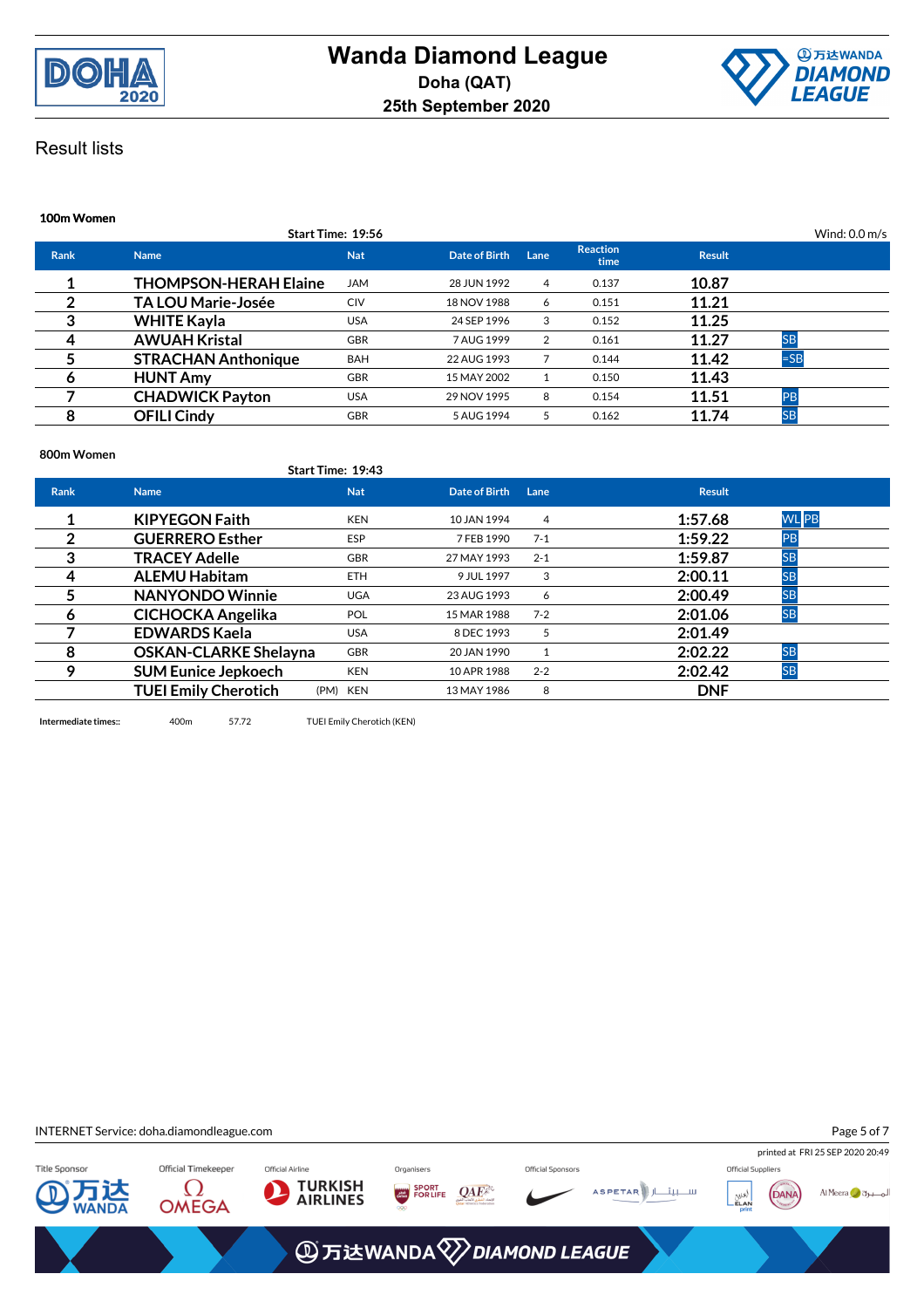



### **3000m Women Start Time: 20:18 Rank Name Nat Date of Birth Order Result 1 OBIRI Hellen** KEN 13 DEC 1989 <sup>7</sup> **8:22.54** WL **2 TIROP Agnes Jebet KEN** 23 OCT 1995 6 **8:22.92**(.913) **PB 3 CHEPKOECH Beatrice** KEN 6 JUL 1991 8 **8:22.92**(.917) PB **4 KIPKEMBOI Margaret Chelimo** KEN 9FEB 1993 13 **8:24.76** PB **5 KIYENG Hyvin** KEN 13 JAN 1992 <sup>9</sup> **8:25.13** PB **6 TSEGAY Gudaf** ETH 23 JAN 1997 <sup>3</sup> **8:25.23** PB **7 WEIGHTMAN Laura** GBR 1 JUL 1991 10 **8:26.31** SB **8 GEMECHU Tsehay** ETH 12 DEC 1998 11 **8:33.42** SB **9 HAILU Lemlem** ETH 21 MAY 2001 <sup>2</sup> **8:35.78** SB **10 HULL Jessica AUS** 22 OCT 1996 5 **8:36.03 NR PB 11 KIPROP Quailyne Jebiwott** KEN 1 MAY 1999 14 **8:39.88** PB **12 McCOLGAN Eilish** GBR 25 NOV 1990 <sup>12</sup> **8:40.88** SB **13 CHEBET Beatrice KEN** 5 MAR 2000 1 **8:50.40** SB **14 COURTNEY-BRYANT Melissa** GBR 30 AUG 1993 4 **8:56.11** SB **15 GREGSON Genevieve** AUS 4AUG 1989 15 **9:07.40** SB **CHEBET Winny** (PM) KEN 20 DEC 1990 <sup>16</sup> **DNF**

**Intermediate times::** 1000m 2:48.46 CHEBET Winny (KEN)<br>2000m 5:39.70 OBIRI Hellen (KEN) OBIRI Hellen (KEN)

**100m Hurdles Women**

|             |                           | Start Time: 19:12 |               |      |                         |               | Wind: $+1.1$ m/s |
|-------------|---------------------------|-------------------|---------------|------|-------------------------|---------------|------------------|
| <b>Rank</b> | <b>Name</b>               | <b>Nat</b>        | Date of Birth | Lane | <b>Reaction</b><br>time | <b>Result</b> |                  |
| л           | <b>CHADWICK Payton</b>    | <b>USA</b>        | 29 NOV 1995   | 5    | 0.137                   | 12.78         | <b>SB</b>        |
| 2           | <b>BROOKS Taliyah</b>     | <b>USA</b>        | 8 FEB 1995    |      | 0.139                   | 12.86         | PB               |
| 3           | <b>OFILI Cindy</b>        | <b>GBR</b>        | 5 AUG 1994    | 4    | 0.180                   | 13.02         |                  |
| 4           | <b>WOJTUNIK Klaudia</b>   | <b>POL</b>        | 15 MAY 1999   | 8    | 0.137                   | 13.21         |                  |
|             | <b>SEDNEY Zoe</b>         | <b>NED</b>        | 15 DEC 2001   | 2    | 0.168                   | 13.24         | PB               |
| 6           | <b>GRAVERSGAARD Mette</b> | <b>DEN</b>        | 5 OCT 1995    | 3    | 0.140                   | 13.25         |                  |
|             | <b>LUKIC Anja</b>         | SRB               | 30 MAY 1999   |      | 0.163                   | 13.48         |                  |
| 8           | <b>THOMPSON Yanique</b>   | <b>JAM</b>        | 12 MAR 1996   | 6    | 0.144                   | 13.52         |                  |

#### **Long Jump Women**

|             | <b>Start Time: 19:08</b>  |            |                     |   |                   |
|-------------|---------------------------|------------|---------------------|---|-------------------|
| <b>Rank</b> | <b>Name</b>               | <b>Nat</b> | Date of Birth Order |   | <b>Result</b>     |
|             | BEKH-ROMANCHUK Maryna UKR |            | 18 JUL 1995         |   | 6.91<br><b>SB</b> |
|             | <b>BRUME Ese</b>          | <b>NGR</b> | 20 JAN 1996         | 6 | 6.71<br><b>SB</b> |
|             | <b>SAGNIA Khaddi</b>      | <b>SWE</b> | 20 APR 1994         |   | 6.85              |
|             | <b>GARDAŠEVIC Milica</b>  | <b>SRB</b> | 28 AUG 1998         | 3 | 6.46              |
|             | <b>BROOKS Taliyah</b>     | <b>USA</b> | 8 FEB 1995          | 4 | 6.30              |
|             | <b>BASTMEIJER Eva</b>     | <b>NED</b> | 20 JUN 1995         |   | 6.17              |
|             | ARGÜELLES Yariadmis       | <b>POR</b> | 18 APR 1984         |   | 5.74              |